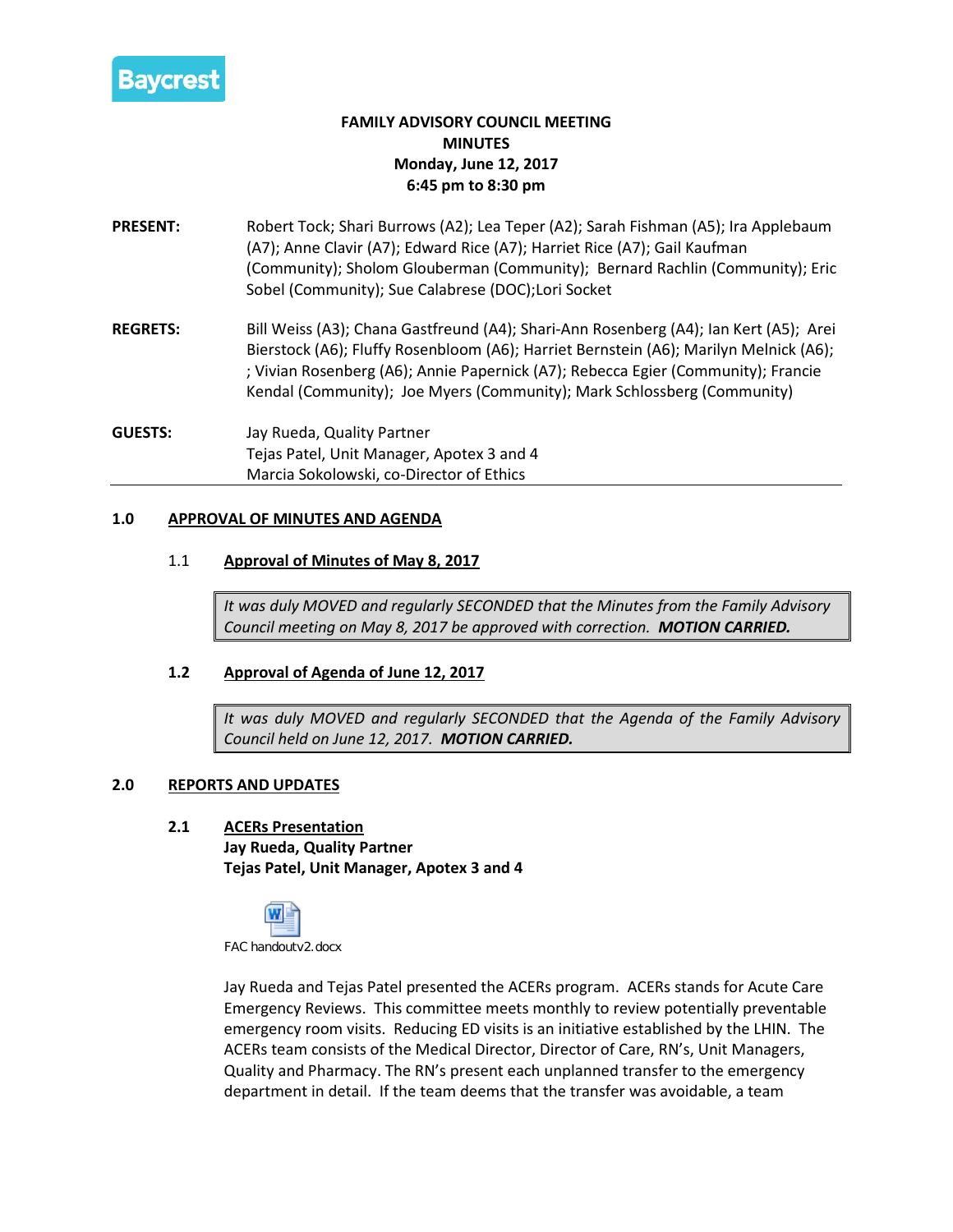member will do a further review and report back at the next meeting. The team will then decide if a protocol can be developed to avoid similar transfers in the future.

We are very excited that we received a generous donation from the Menkes family to support this program for Professional Development and training. We are arranging a specialized training for RN's and RPN's. We have recently included pharmacists in the program to review drugs. We are also in talks with EMS to assist with manageable conditions such as COPD, and Congestive Heart Failure.

### **2.2 MAiD**

### **Marcia Sokolowski, co-Director of Ethics**

Marcia Sokolowski and Sue Calabrese discussed MAiD, Medical Assistance (or Assistance?) in Dying, in the Apotex. Bill C-14 was passed in June 2016, which allows eligible people to receive medical assistance in dying in Canada. A MAiD working group was established to develop the MAiD policy, guidelines and tools for staff in each of the buildings, the Hospital, the Apotex and the Terraces. The MAiD Resource Team (MRT) was established to manage requests for MAiD at Baycrest.

The policy states that the administration of MAiD is permitted in the Apotex. Baycrest will endeavor to bring in a qualified outside practitioner to administer MAiD.

Marcia and Sue asked the members of FAC what messages should we be communicating about MAiD to clients and families in the Apotex?

- Individual decisions
- Add to the Apotex Admissions package that MAiD is available in the Apotex.
- Need to be very clear that the Hospital is a conscientious objector.

The FAC was not asked to endorse the new policy and has not yet had any discussion on the program.

### ACTION:

1. Please forward any comment/ideas to either Sue, Lori or Robert.

# **2.3 Life Story Tree**

### **Sue Calabrese**

Sue brought the Life Story Tree for discussion and approval. This will be done for all new residents, and eventually for all residents of the Apotex. Implementation will be started very soon.

*It was duly MOVED to approve the Life Story Tree. MOTION CARRIED.*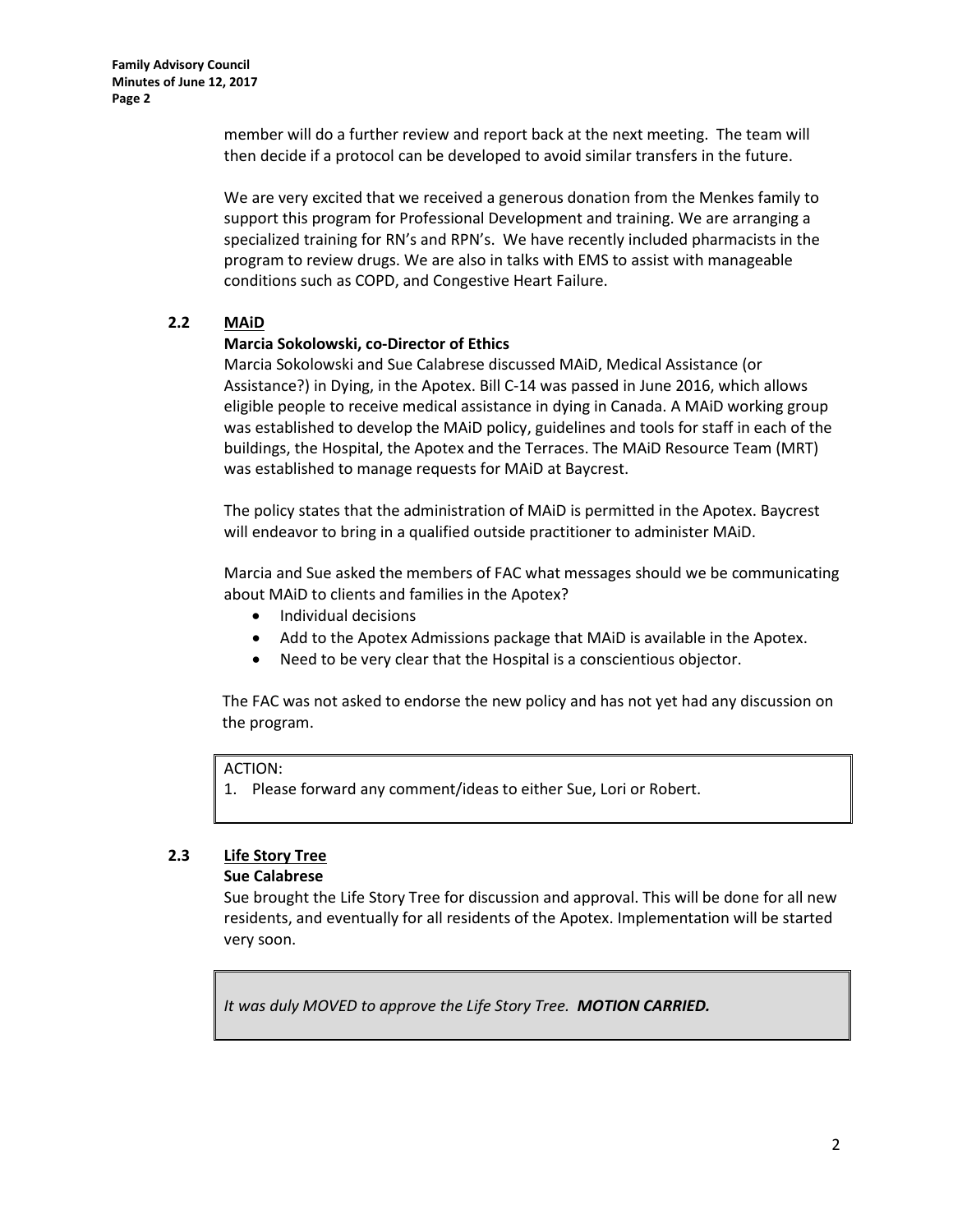**Family Advisory Council Minutes of June 12, 2017 Page 3**

### **3.0 STANDING ITEMS**

### **3.1 Issues Tracking**

Items on the list include:

• Role of Private Companion

#### ACTION:

- 1. Invite Shadan to the August FAC meeting to present the policy on the Role of the Private Companion.
	- Dr. Sid Feldman's report on Residents who have a plan for life sustaining treatment (PLST) and Annual Reviews with family members.

#### ACTION:

1. Sue to report back with detailed data at the July meeting on both of these issues.

### **3.2 Apotex Report**

- The Ministry of Long Term Care and Health inspectors are currently in the Apotex, following up on all incidents on the Critical Incident Report in 2016.
- New Tubs/Showers: we are going to meet with each resident and ask if they want to use the new bathtub, new shower or continue using the hose in their washroom. New residents will not have the third option of using the shower in the washroom.
- Care Conference Update: We have booked a meeting for the Care Conference group and will keep the FAC apprised.
- Point Click Care: We are going to a new e-documentation system which is all long term care based. It will take about 1 year to be fully in place.
- Physicians in the Apotex: We are losing 3 physicians in the Apotex. Drs. Abrams and Gilman are retiring and Dr. Tammy Bach is moving out west. We will share who will be replacing these physicians once all the doctors have been assigned by Dr. Feldman.
- Budget Realignment: We are currently posting for a unit manager position. The unit manager will replace the position formerly held by a unit director. We are also losing 1 unit clerk position and the night PSW float positions. We did not need to lay off any PSW as some of our long term PSW's took the retirement packages they were offered.

#### ACTION:

1. Carol Anderson will be invited to our next meeting for further discussion on the Apotex Transformation.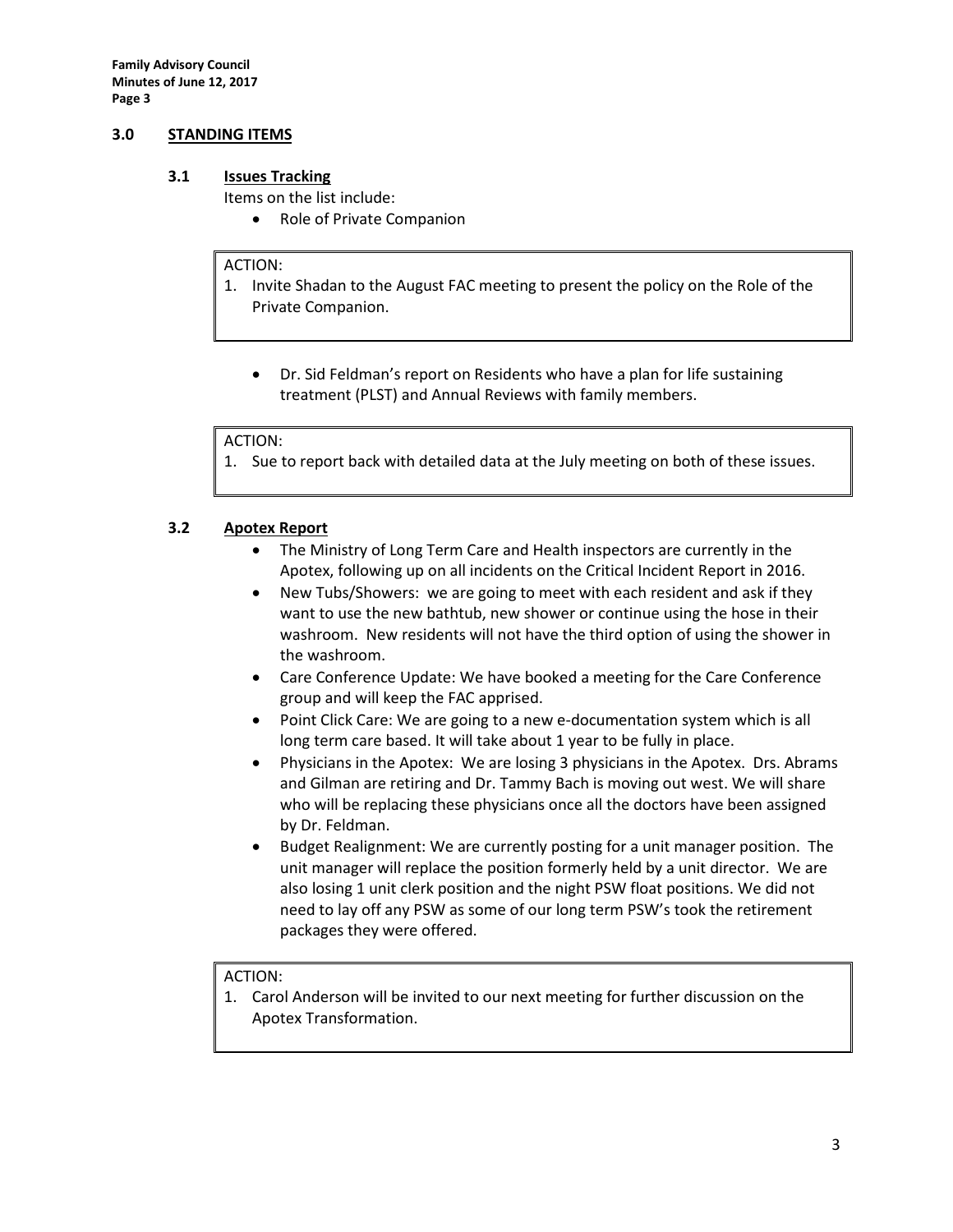#### **4.0 BUSINESS ARISING**

### **4.1 Business Arising**

New Technology with regard to the wanderers: We are opening up floors 5 and 7 so the residents can walk around the whole floor and not be limited to their community. This is being done through a generous family donation. This will allow access to the recreation room and other areas.

Control of Personal Assets: There is an issue of people entering another resident's room and picking up something which isn't theirs. We need to have tolerance for these people as this is a result of their condition.

### **4.2 Meeting Dates for 2017-18**

The meeting dates are set for July 2017 to June 2018: Monday July 10, 2017 Monday August 14, 2017 Monday September 11, 2017 Monday October 2, 2017 Monday November 13, 2017 Monday December 11, 2017 Monday January 8, 2018 Monday February 12, 2018 Monday March 12, 2018 Monday April 9, 2018 Monday May 14, 2018 Monday June 11, 2018

### **4.3 Election**

The election for the new slate for the FAC has been postponed to September, 2017.

### **5.0 NEXT MEETING**

The Family Advisory Council will next meet on Monday, July 10, 2017 at 6:45pm in the Exton Boardroom.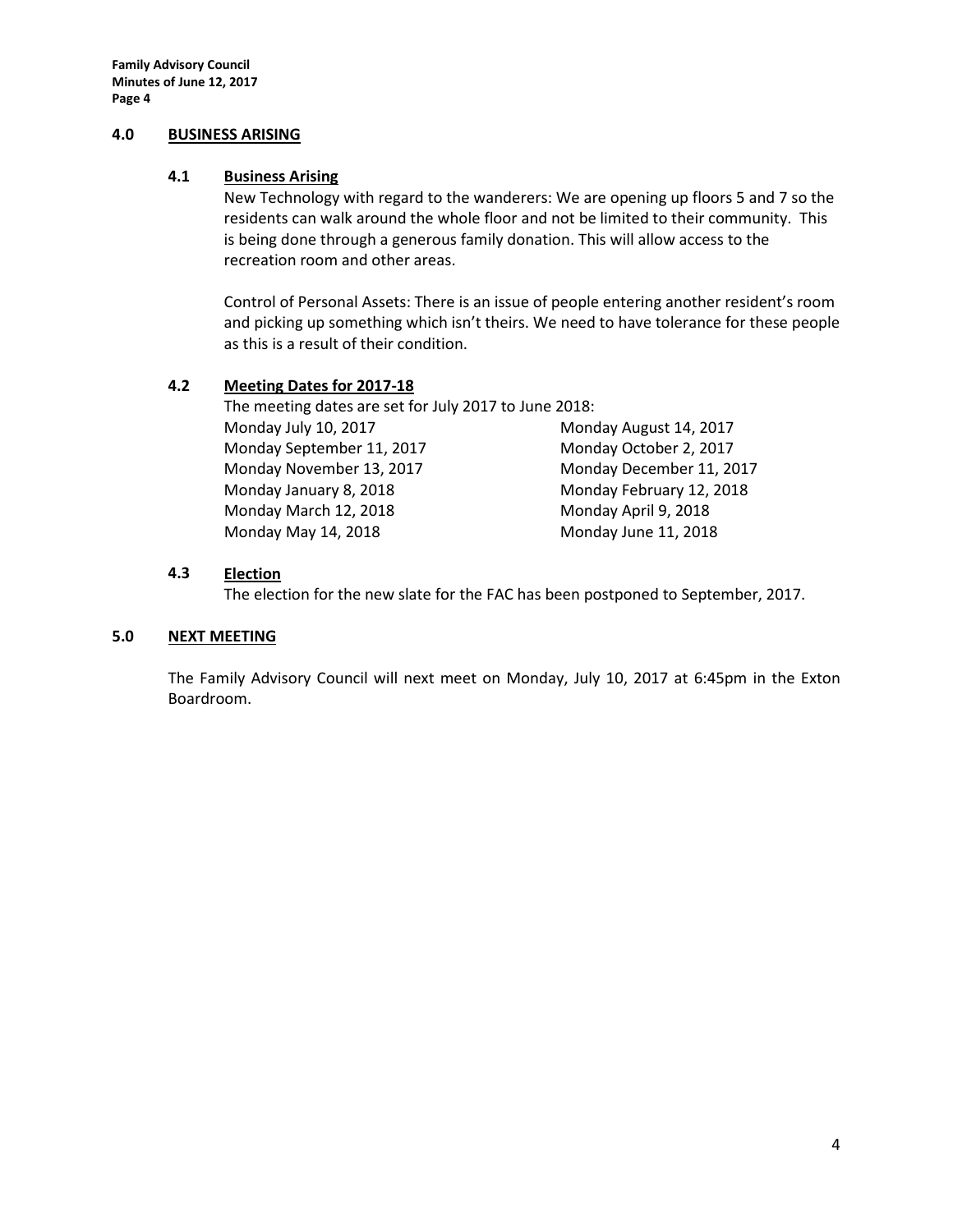

# **FAMILY ADVISORY COUNCIL MEETING MINUTES Monday, July 10, 2017 6:45 pm to 8:30 pm**

- **PRESENT:** Robert Tock; Bill Weiss (A3); Shari-Ann Rosenberg (A4); Shari Burrows (A2); Lea Teper (A2);Frieda Schaffel (A4); Marilyn Melnick (A6); Ira Applebaum (A7); Anne Clavir (A7); Janice Maser (A7); Edward Rice (A7); Harriet Rice (A7); Rebecca Egier (Community); Gail Kaufman (Community); Francie Kendal (Community); Bernard Rachlin (Community); Eric Sobel (Community); Mark Schlossberg (Community); Sue Calabrese (DOC); Lori Socket
- **REGRETS:** Chana Gastfreund (A4); Sarah Fishman (A5); Ian Kert (A5); Arei Bierstock (A6); Fluffy Rosenbloom (A6); Harriet Bernstein (A6); Marilyn Melnick (A6); ); Vivian Rosenberg (A6); Annie Papernick (A7); Sholom Glouberman (Community); Joe Myers (Community)

#### **GUESTS:**

### **1.0 APPROVAL OF MINUTES AND AGENDA**

### 1.1 **Approval of Minutes of June 12, 2017**

*It was duly MOVED and regularly SECONDED that the Minutes from the Family Advisory Council meeting on May 8, 2017 be approved with corrections. MOTION CARRIED.*

#### **1.2 Approval of Agenda of July 10, 2017**

*It was duly MOVED and regularly SECONDED that the Agenda of the Family Advisory Council held on July 10, 2017. MOTION CARRIED.*

#### **2.0 REPORTS AND UPDATES**

**2.1 Meet with the Executive VP, Clinical Programs and Chief Nursing Executive** Deferred

### **2.2 Abuse Allegations**

#### **Sue Calabrese**

We all need to be aware of what the Abuse policy says and the challenges we face, and how seriously we take any allegation of abuse. We are committed to investigate all types of abuse: resident to resident altercations, sexual, emotional, physical, financial etc. We investigate each case thoroughly. If there is an allegation of abuse by an employee, the employee is removed from the unit and is sent home with pay, pending investigation. The investigation is completed with HR, Apotex management and union representation, is finished. After the investigation, there is usually some learning to be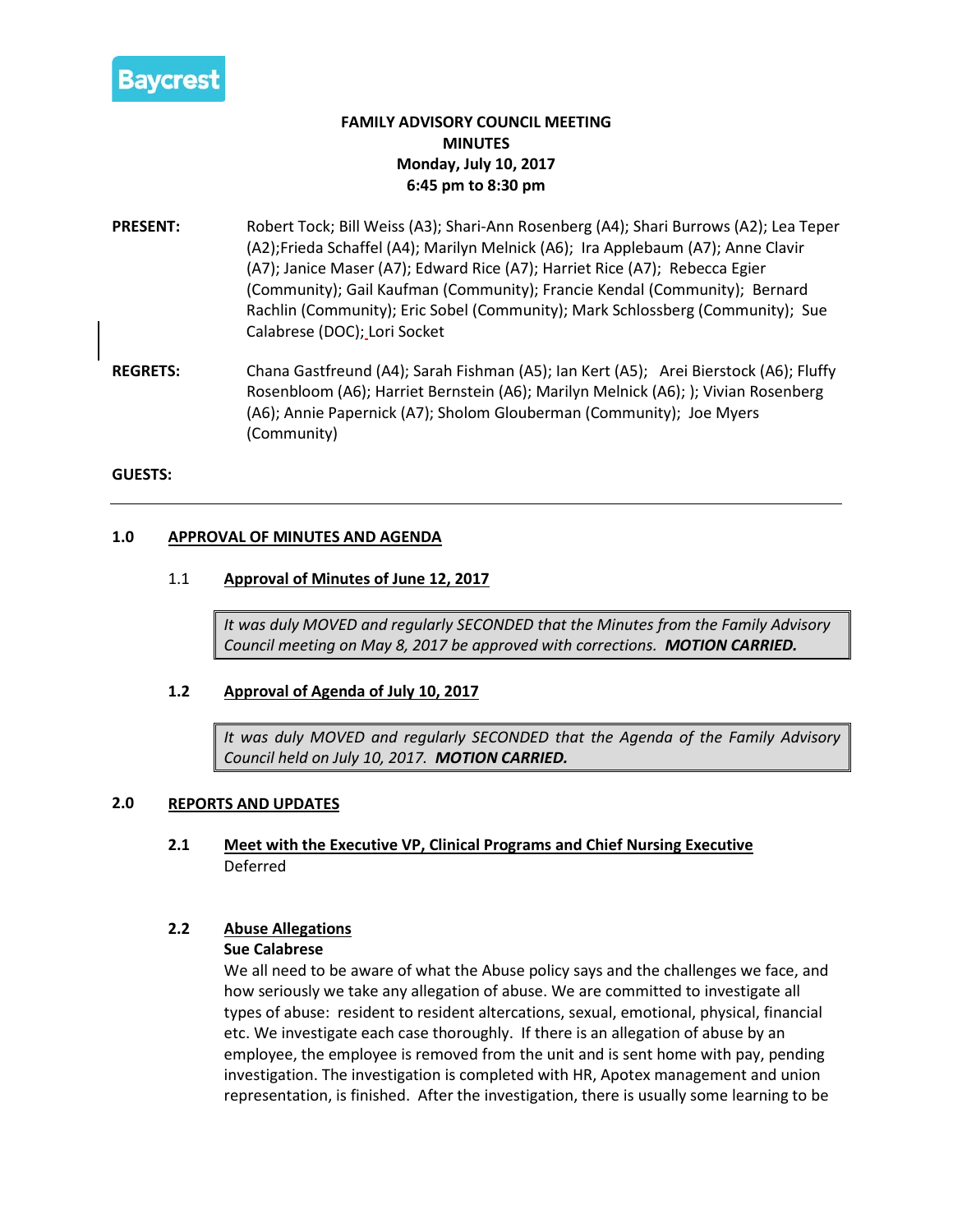done. All allegations of abuse get reported to the Ministry. A resident-to-resident altercation, with no harm done, can be dealt with internally. Family member to resident is considered reportable abuse.

### Abuse from family members to staff

In the hospital, there are both patient rights and staff rights posted on each floor. In the Apotex, we only have the resident rights posted. We would like to adopt the staff rights for the Apotex.

### Whistleblowing

Whistleblowing occurs when a staff member reports on another staff. Staff are aware that they must report any situation of abuse whether they actually saw it or just heard of it. All reports are investigated.

### ACTION:

- 1. Robert to forward the staff rights poster for comment by members.
- 2. High level report of incidents to be provided to FAC on a regular basis (monthly, quarterly?) We can discuss the frequency at the next meeting

### **3.0 STANDING ITEMS**

### **3.1 Issues Tracking**

1. Role of the Private Companion Shadan Fallahi is the Risk Manager. She is working on the policy on the Role of the Private Companion and will bring it to the FAC before the policy is passed.

### ACTION:

- 1. Invite Shadan to the August FAC meeting to present the policy on the Role of the Private Companion.
- 2. Invite Dimitri (surname?) re dealing with Alzheimer's patients
- 2. Report on PLSTs Robert has been in touch with Dr. Feldman to get an update on the data.
- 3. Upcoming guests Robert encouraged members to send to Lori any request for guest speakers/topics.
- 4. New Recruits Perhaps we can make a brief announcement before the Wednesday night and Sunday concerts. Include FAC information in the new admission package. Family mentors can mention it.
- 5. Increase exposure on campus wide committees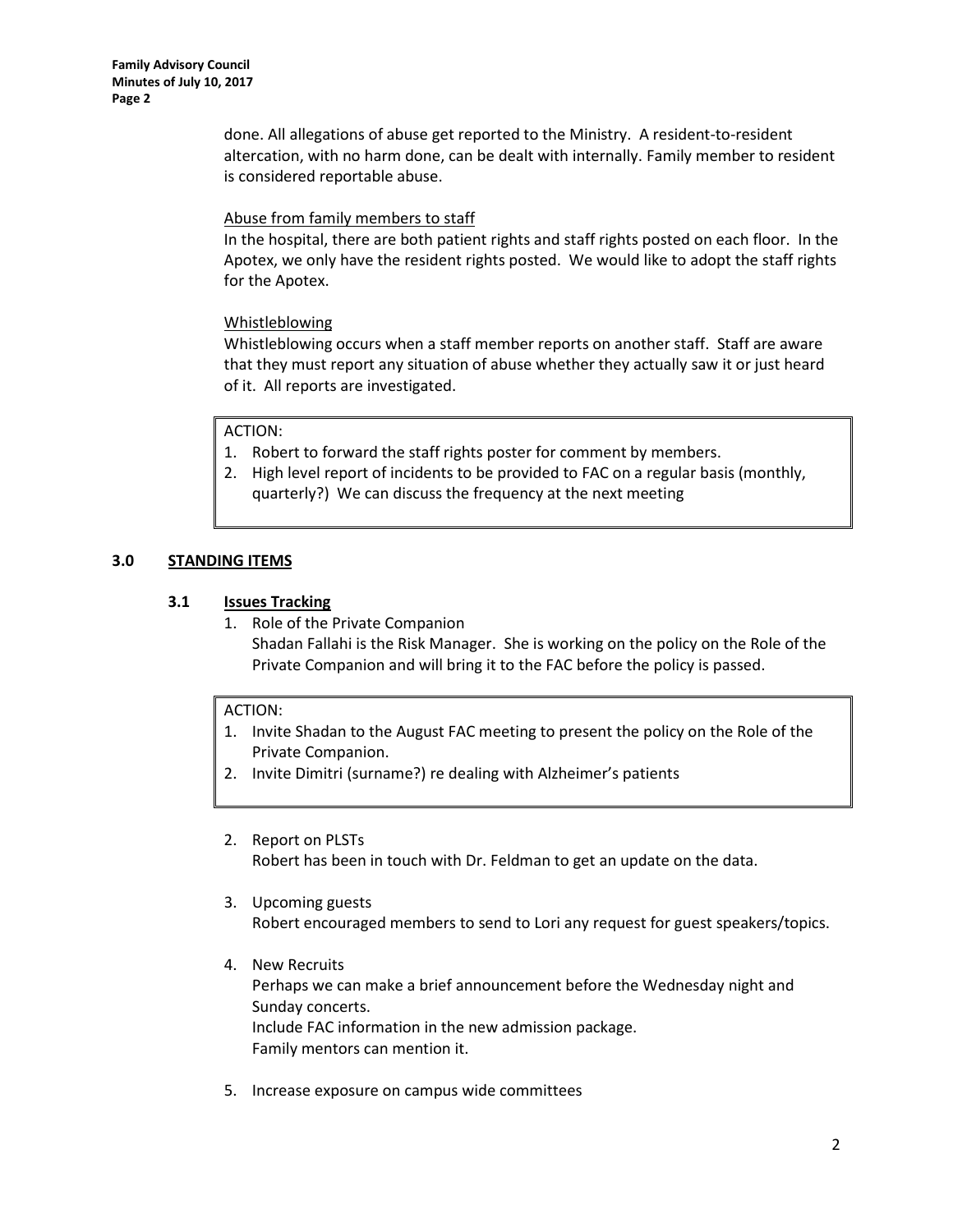Ongoing issue. Robert and Bill met with Dr. Reichman and discussed FAC representation on Baycrest committees. He agreed to make it known to those who report to him.

6. Review of all Apotex surveys

This refers to all surveys in the Apotex and not just the satisfaction surveys. The survey draft should be forward to the committee members prior to the FAC meeting so it can be reviewed.

- 7. Sensory Box How do we get a sensory box in the Apotex?
- 8. Review of Terms of Reference Robert will re-circulate the Terms of Reference for the FAC.

### **3.2 Apotex Report**

- Leak in the Apotex: About 2 weeks ago, we found a leak in the Apotex. They took out some walls to find where the leak was coming from. When closing the walls, they did a mold test and it came back as a level 3. The rooms (38 & 40 on each floor) will need to be decanted. A planning committee has formed to handle all aspects of this procedure. It will take about 18 working days to fix this. We will be using a room on 3 East in the Hospital for the residents who need to be moved. Sue will update Robert as we progress. All costs will be covered by insurance.
- The Ministry of Health inspectors were here from June 5 to July 6, 2017. The reason for the visit was to review the 10 critical incidents, 6 complaints, and 1 follow up order from November/December. We are waiting for the report. Sue distributed a new internal form she wants to use for concern/complaint tracking. Sue will report back to the FAC when the final report is received.
- Mock RQI Update

It has been a year since we implemented the mock RQI. Sue reported that out of 227 recommendations, we have completed 208 of them. The outstanding one is responsive behaviours, which is an organizational program and will take longer to complete.

- Hot Water: On the weekend the hot water went off and was fixed. On Friday and Saturday the hot water was on and off. There was also a generator problem on the weekend. As of today, everything was fixed. If an issue occurs again, please notify Sue.
- Elevators: Elevator #1 is out, Elevator #3 is still waiting for a part and Elevator #2 is working.
- Care Conference Committee: Members include Ann, Shari and Ian from the FAC, Sue, a Social Worker and Cyrelle Muskat. The committee met and suggested that we have one nurse, social worker or team member connected to each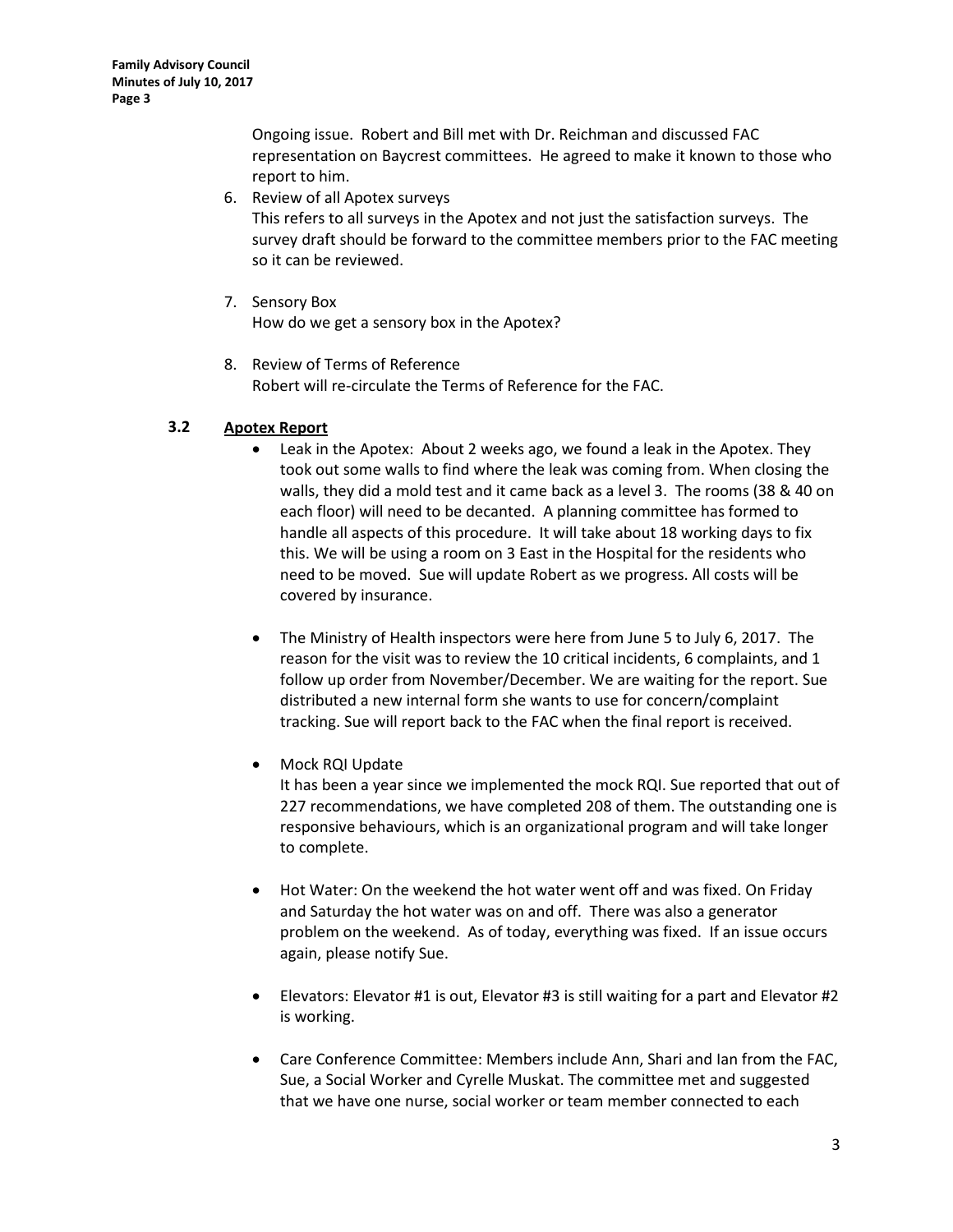resident. Once a month this person will contact the family with an update on the resident. This was accepted by our RN's and RPN's.

# **NEXT MEETING**

The Family Advisory Council will next meet on Monday, August 14, 2017 at 6:45pm in the Exton Boardroom.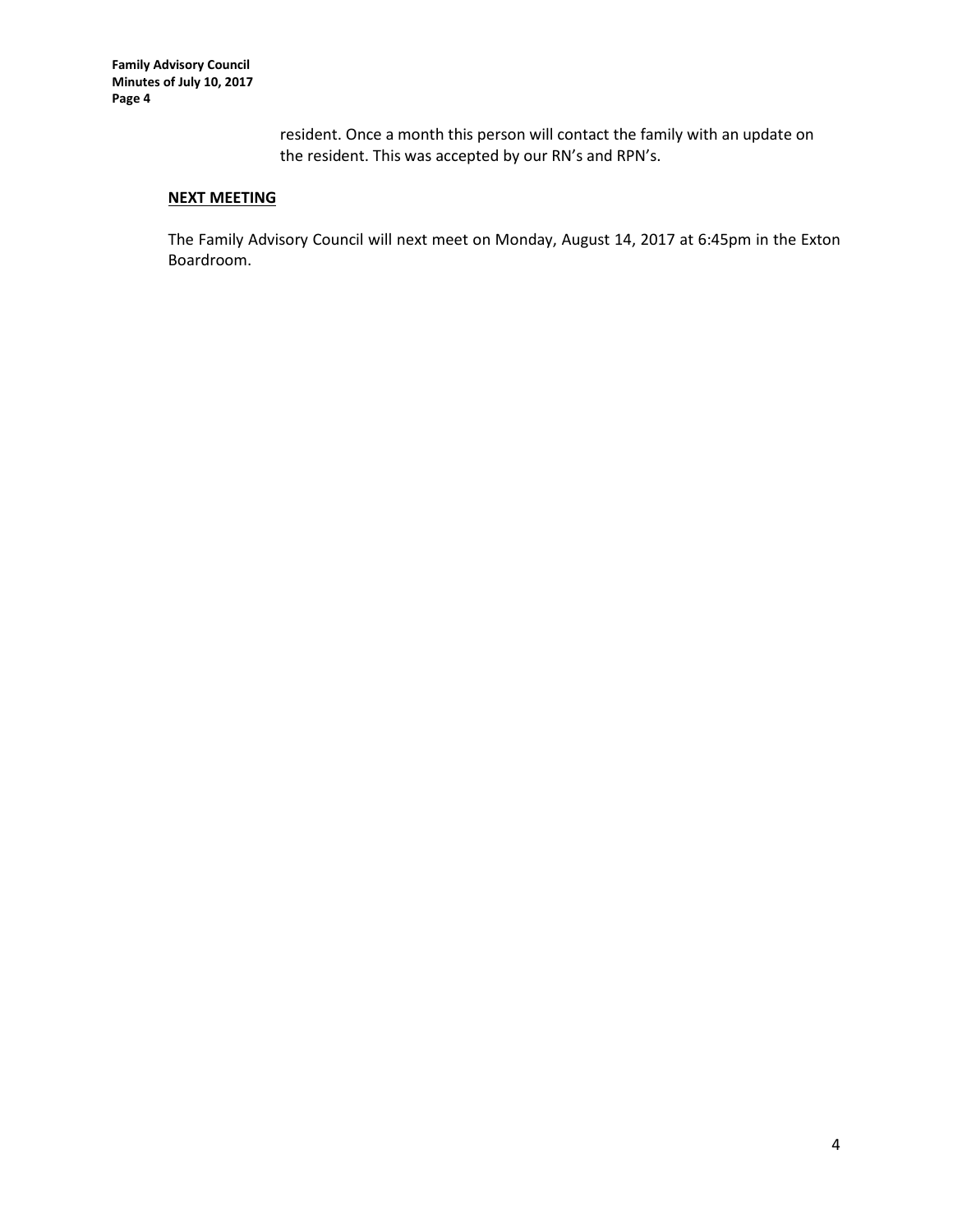

# **FAMILY ADVISORY COUNCIL MEETING MINUTES Monday, August 14, 2017 6:45 pm to 8:30 pm**

- **PRESENT:** Robert Tock; Shari-Ann Rosenberg (A4); Shari Burrows (A2); Frieda Schaffel (A4); Marilyn Melnick (A6); Ira Applebaum (A7); Janice Maser (A7); Edward Rice (A7); Harriet Rice (A7); Sholom Glouberman (Community); Gail Kaufman (Community); Francie Kendal (Community); Bernard Rachlin (Community); Eric Sobel (Community); Lori Socket
- **REGRETS:** Lea Teper (A2);Bill Weiss (A3); Chana Gastfreund (A4); Sarah Fishman (A5); Ian Kert (A5); Arei Bierstock (A6); Fluffy Rosenbloom (A6); Harriet Bernstein (A6); Vivian Rosenberg (A6); Anne Clavir (A7); Annie Papernick (A7); Rebecca Egier (Community); Joe Myers (Community); Mark Schlossberg (Community); Sue Calabrese (DOC)
- **GUESTS:** John Di Tecco, Manager Funding Inititiative, Baycrest Foundation Josh Cooper, President and CEO, Baycrest Foundation Carol Anderson, Executive Vice President, Clinical Programs and Chief Nursing Executive

### **1.0 APPROVAL OF MINUTES AND AGENDA**

### 1.1 **Approval of Minutes of July 10, 2017**

*It was duly MOVED and regularly SECONDED that the Minutes from the Family Advisory Council meeting on July 10, 2017 be approved with corrections. MOTION CARRIED.*

### **1.2 Approval of Agenda of August 14, 2017**

*It was duly MOVED and regularly SECONDED that the Agenda of the Family Advisory Council held on August 14, 2017. MOTION CARRIED.*

### **2.0 REPORTS AND UPDATES**

### **2.1 Intergenerational Offerings at the Apotex**

**John Di Tecco, Manager Funding Inititiative, Baycrest Foundation Josh Cooper, President and CEO, Baycrest Foundation**

John Di Tecco from the Baycrest Foundation presented on donor opportunities. There is a potential donor who wants to provide the funds to revitalize the children's play areas in the Apotex as well as fund and expand the Intergenerational Sunday Art Program.

#### ACTION:

1. The patio on Apotex 7 has not been accessible all summer, as the tiles are a safety issue. Can we find out why this hasn't been repaired?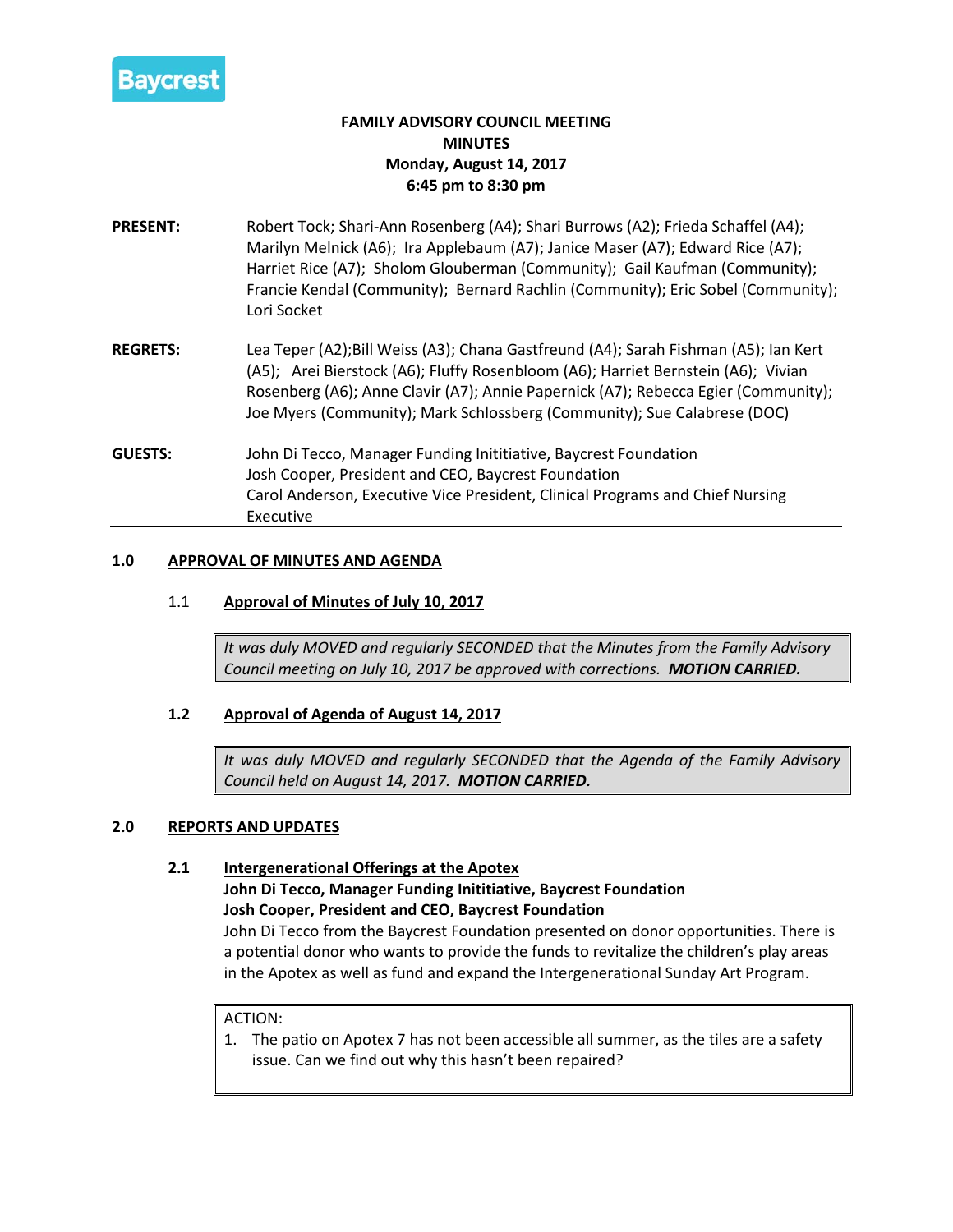The FAC would like to see a member of our council to sit on the Foundation committees. Currently we do not an FAC member sitting on the Foundation Committee. The Foundation would welcome more input from the FAC and will determine which committee is most appropriate.

ACTION:

1. Lori to forward names of interested FAC members to Josh Cooper.

# **2.2 Ministry Report Update**

### **Gina Carvalho on behalf of Sue Calabrese**

Further to the Ministry visit to the Apotex in June and July, 2017, we have received the written report of recommendations. Gina shared the results of the first two reports on behalf of Sue Calabrese. A third report was received last week and will be reported at our next meeting.

We received one compliance order, nine written notifications and six voluntary plans of correction. The compliance order must be completed by October 2017. For the majority of the findings, plans were either completed or in place.

### **2.3 Changes in Apotex Operations**

### **Carol Anderson, Executive Vice President, Clinical Programs and Chief Nursing Executive**

Carol came to discuss the upcoming changes in the Apotex Operations. In June 2015, we needed to address concerns regarding the financial performance of the Apotex. There was a \$9.8million annual operating deficit in the Apotex budget. We recruited a firm called the Responsive Care Management Group (RCG) to do an overall operational review of the Apotex. This took place between December 2015 and June 2016. We also commissioned the group to conduct a mock RQI of the Apotex as there were concerns over quality and compliance.

The operational review report was received in August 2016. This report summarized there is a \$9.8million annual deficit. Half of that is related to salaries and benefits of the staff. This is due to the fact that our staff are paid at the hospital rate, yet we are funded as a long term care facility. The other half of the deficit is due to corporate overhead and support services. At Baycrest, the Apotex funds a share of the 21 corporate services such as the CEO's office and IT. The corporate allocations do not line up with our funding or requirements resulting in a \$4.8 million deficit. The decision was made to hire an executive who has experience in running a long term care home. This person will report to the CEO. That process has begun and Bill Weiss, FAC Co-Chair, sits on the recruitment committee.

### **3.0 STANDING ITEMS**

### **3.1 Issues Tracking**

1. Item #1: Role of the Private Companion

Shadan Fallahi is the Risk Manager. She is working on the policy on the Role of the Private Companion and will bring it to the FAC in September.